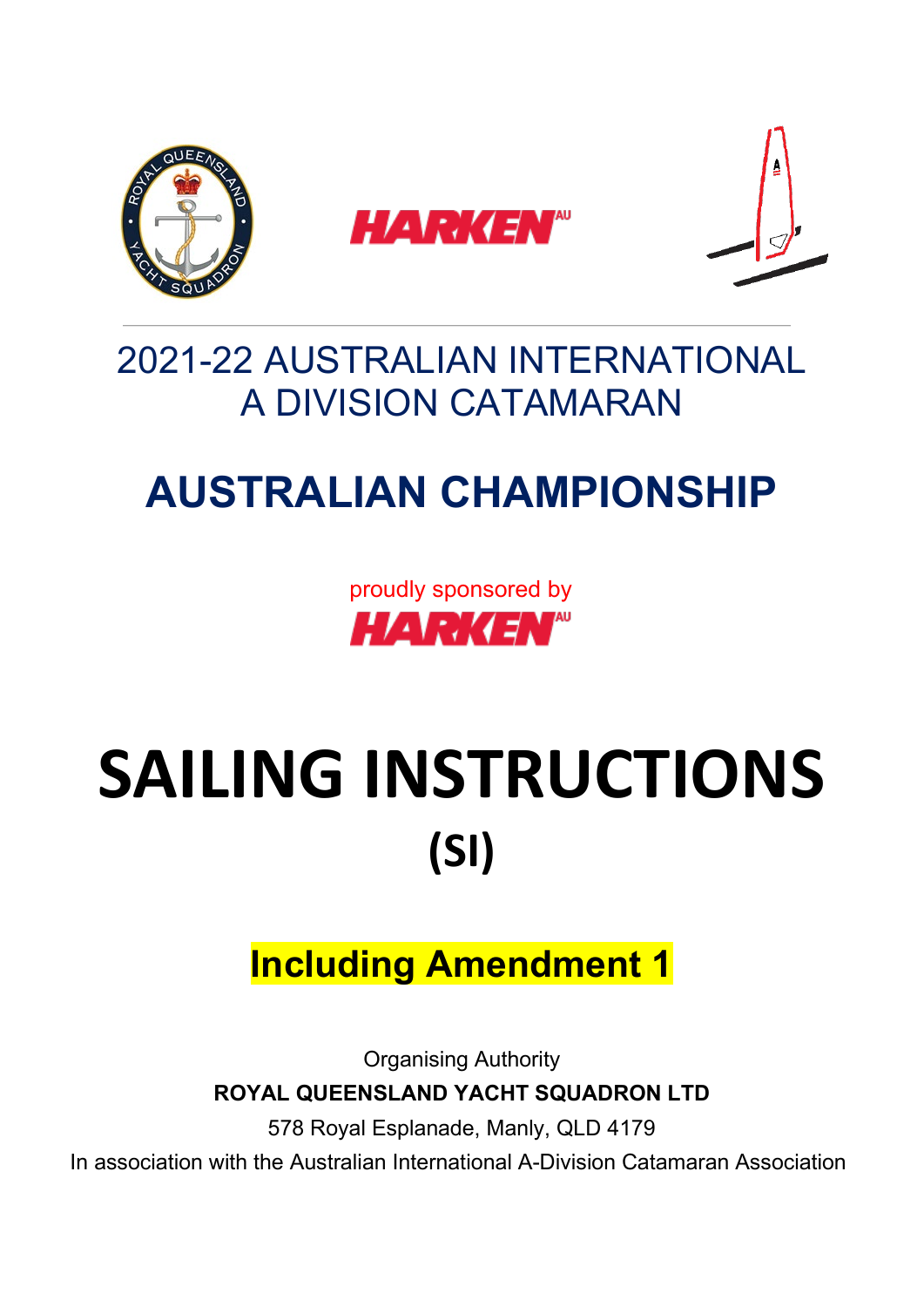*The notation '[NP]' in a rule of the sailing instructions (SIs) means that a boat may not protest another boat for breaking that rule. This changes RRS 60.1(a).* 

#### **1. RULES**

- 1.1. The event is governed by the rules as defined in The Racing Rules of Sailing.
- 1.2. The Australian Sailing (AS) prescriptions will apply.
- 1.3. The International A Division Class Rules will apply.
- 1.4. Appendix T Arbitration will apply.
- 1.5. Attention is drawn to SI 23.1 regarding rigging lawn tiedowns.
- 1.6. Competitors must comply with Qld Government COVID-19 requirement including contact tracing via the electronic app "Check in Qld".
- 1.7. Competitors must follow all Club COVID-19 Policies [\(https://www.rqys.com.au/policiesanddocuments/](https://www.rqys.com.au/policiesanddocuments/) )

#### **2. CHANGES TO SAILING INSTRUCTIONS**

- 2.1. Any change to the sailing instructions will be posted before 0900 on the day it will take effect, except that any change to the schedule of races will be posted by 2000 on the day before it will take effect.
- 2.2. Changes to the SIs may be made on the water by flying Code flag L and displaying the change on a board on the Race Committee (RC) Signal Vessel.

#### **3. COMMUNICATIONS WITH COMPETITORS**

3.1. Notices to competitors will be posted on the official notice board located at <https://www.rqys.com.au/sailingnoticeboard/> and via the Sailor App.

3.1.1. The Sailor App can be downloaded here:<https://www.mysailingclub.com.au/>

- 3.2. The race office is located at The RQYS Sailing Office located adjacent to Rigging Lawn 2, telephone 3396 8666, email [sailing@rqys.com.au](mailto:sailing@rqys.com.au).
- 3.3. [DP] While racing, except in an emergency, a boat shall not make voice or data transmissions and shall not receive voice or data communication that is not available to all boats.

#### **4. CODE OF CONDUCT**

4.1 [DP] Competitors and support persons shall comply with reasonable requests from race officials.

#### **5. SIGNALS MADE ASHORE**

- 5.1. Signals made ashore will be displayed at the official flag pole located at the top of the Eastern Gangway of the Bill Kirby Docks.
- 5.2. When flag AP is displayed ashore, '1 minute' is replaced with 'not less than 45 minutes' in Race Signals AP.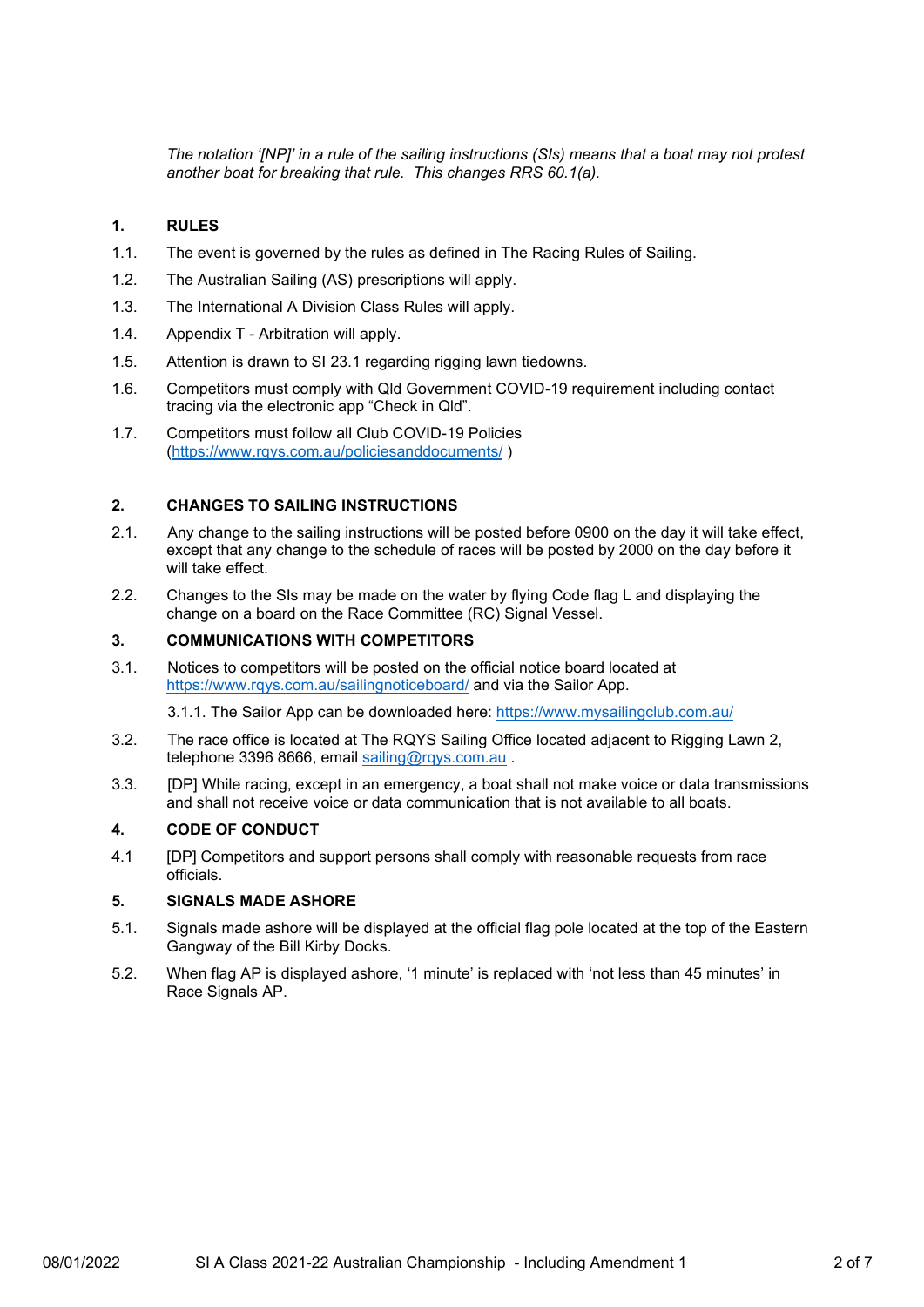#### **6. SCHEDULE OF RACES**

| Date                              | Event                                    | <b>Time/First Warning</b> |
|-----------------------------------|------------------------------------------|---------------------------|
| Sat 8 <sup>th</sup> January 2022  | Registration and equipment<br>inspection | $0900 - 1600$ hrs         |
| Sun 9 <sup>th</sup> January 2022  | Registration and equipment<br>inspection | $1000 - 1200$ hrs         |
| Sun 9th January 2022              | Practice Sailing / Racing                | <b>TBA</b>                |
|                                   |                                          |                           |
| Mon 10 <sup>th</sup> January 2022 | <b>Competitor Briefing</b>               | 1000 hrs                  |
| Mon 10 <sup>th</sup> January 2022 | Racing                                   | 1230 hrs                  |
| Tue 11 <sup>th</sup> January 2022 | Racing                                   | 1300 hrs                  |
| Wed 12 <sup>th</sup> January 2022 | Racing                                   | 1100 hrs                  |
| Thursday 13th January 2022        | Racing                                   | 1300 hrs                  |
| Friday 14th January 2022          | Racing                                   | 1100 hrs                  |
|                                   |                                          |                           |
| Friday 14th January 2022          | <b>Presentation of Prizes</b>            | ASAP after Racing         |

6.1. On the last scheduled day of racing no warning signal will be made after 1500 hrs.

#### **7. CLASS FLAGS**

- 7.1. The Open Fleet division flag is a white flag with black 'A' insignia.
- 7.2. The Classic Discipline division flag is a white flag with red 'A' insignia.

#### **8. RACING AREA**

8.1 SI Attachment A shows the location of the racing area(s).

#### **9. COURSES**

- 9.1. The diagram in SI Attachment B shows the course, including the approximate angles between legs, the order in which marks are to be passed, and the side on which each mark is to be left.
- 9.2. No later than the warning signal, the race committee signal vessel will display the approximate compass bearing of the first leg and the course to be sailed indicated by a numeral pennant.

#### **10. MARKS**

10.1. Marks are as described in SI Attachment B.

#### **11. THE START**

- 11.1. The starting line is between a staff displaying an orange flag on the signal vessel at the starboard end and the course side of the port-end starting mark.
- 11.2. Boats whose warning signal has not been made shall avoid the starting area during the starting sequence for other races.
- 11.3. A boat that does not start within 4 minutes after her starting signal will be scored Did Not Start without a hearing. This changes RRS A5.1 and A5.2.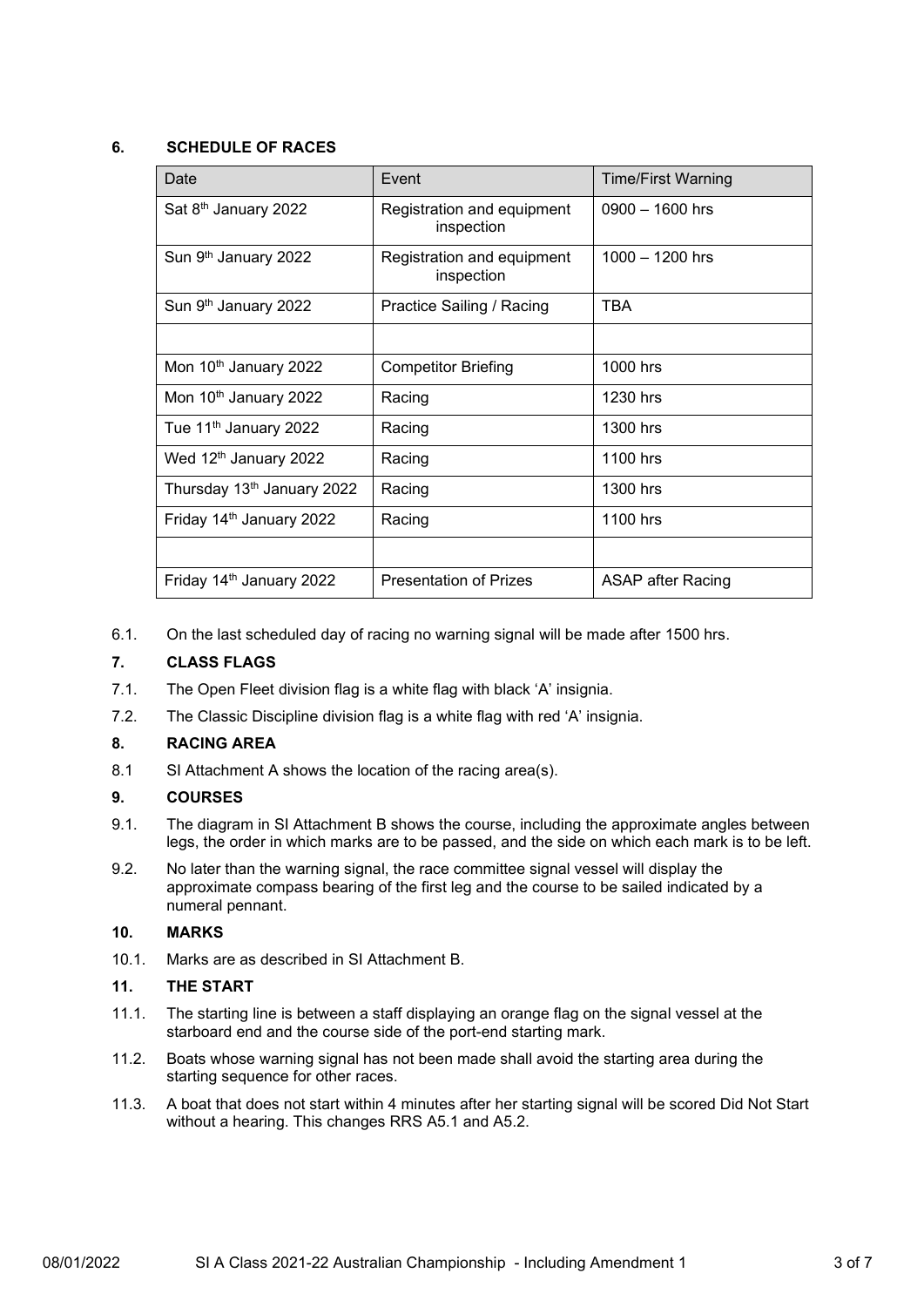#### **12. CHANGE OF THE NEXT LEG OF THE COURSE**

12.1. To change the next leg of the course, the race committee will lay a new mark (or move the finishing line) and remove the original mark as soon as practicable. When in a subsequent change a new mark is replaced, it will be replaced by an original mark.

#### **13. THE FINISH**

13.1. The finishing line will be between a staff displaying a blue flag on the finishing boat at the starboard end and the course side of the port-end finishing mark.

#### **14. PENALTY SYSTEM**

14.1. RRS 44.1 is changed so that the Two-Turns Penalty is replaced by the One-Turn Penalty.

#### **15. TIME LIMITS [AND TARGET TIMES]**

15.1. The Race Time Limit (see RRS 35), and the Finishing Window are shown in the table below.

| <b>Target Time</b> | Race Time Limit | <b>Finishing Window</b> |
|--------------------|-----------------|-------------------------|
| 30 Minutes         | 60 Minutes      | 20 Minutes              |

- 15.2. The Finishing Window is the time for boats to finish after the first boat of their division sails the course and finishes. Boats failing to finish within the Finishing Window, and not subsequently retiring, penalized or given redress, will be scored Time Limit Expired (TLE) without a hearing. A boat scored TLE shall be scored points for the finishing place one more than the points scored by the last boat that finished within the Finishing Window. This changes RRS 35, A5.1, A5.2 and A10.
- 15.3. Failure to meet the Target Time will not be grounds for redress. This changes RRS 62.1(a).

#### **16. HEARING REQUESTS**

- 16.1. The protest time limit is 60 minutes after the last boat in that class finishes the last race of the day or the race committee signals no more racing today, whichever is later. The time will be posted on the official notice board.
- 16.2. Hearing request forms are available from the race office at [https://www.rqys.com.au/regatta](https://www.rqys.com.au/regatta-club-racing-documents-auditors/)[club-racing-documents-auditors/](https://www.rqys.com.au/regatta-club-racing-documents-auditors/) or Hard Copies can be requested from the RQYS Sailing Office (upstairs on rigging lawn 2).
- 16.3. Notices will be posted no later than 30 minutes after the protest time limit to inform competitors of hearings in which they are parties or named as witnesses. Hearings will be held at a time and place advised on the hearing notice.

#### **17. SCORING**

- 17.1. The scoring system is as follows:
- 17.2. Low Point Scoring System A4 will apply.
- 17.3. Twelve (12) races are scheduled in this series of which two (2) races are required to be completed to constitute a series.
	- 17.3.1. When 4 or fewer races have been completed, a boat's series score will be the total of her race scores.
	- 17.3.2. When 5-8 races have been completed, a boat's series score will be the total of her race scores excluding her worst score.
	- 17.3.3. When 9 or more races have been completed, a boat's series score will be the total of her race scores excluding her two worst scores.

#### **18. SAFETY REGULATIONS**

- 18.1. All skippers shall SIGN ON before racing each day and SIGN OFF at the earliest possible time after the completion of racing (but not later than the end of protest time).
- 18.2. The skipper of a boat that retires or does not intend to continue racing is required to SIGN OFF immediately on return to shore.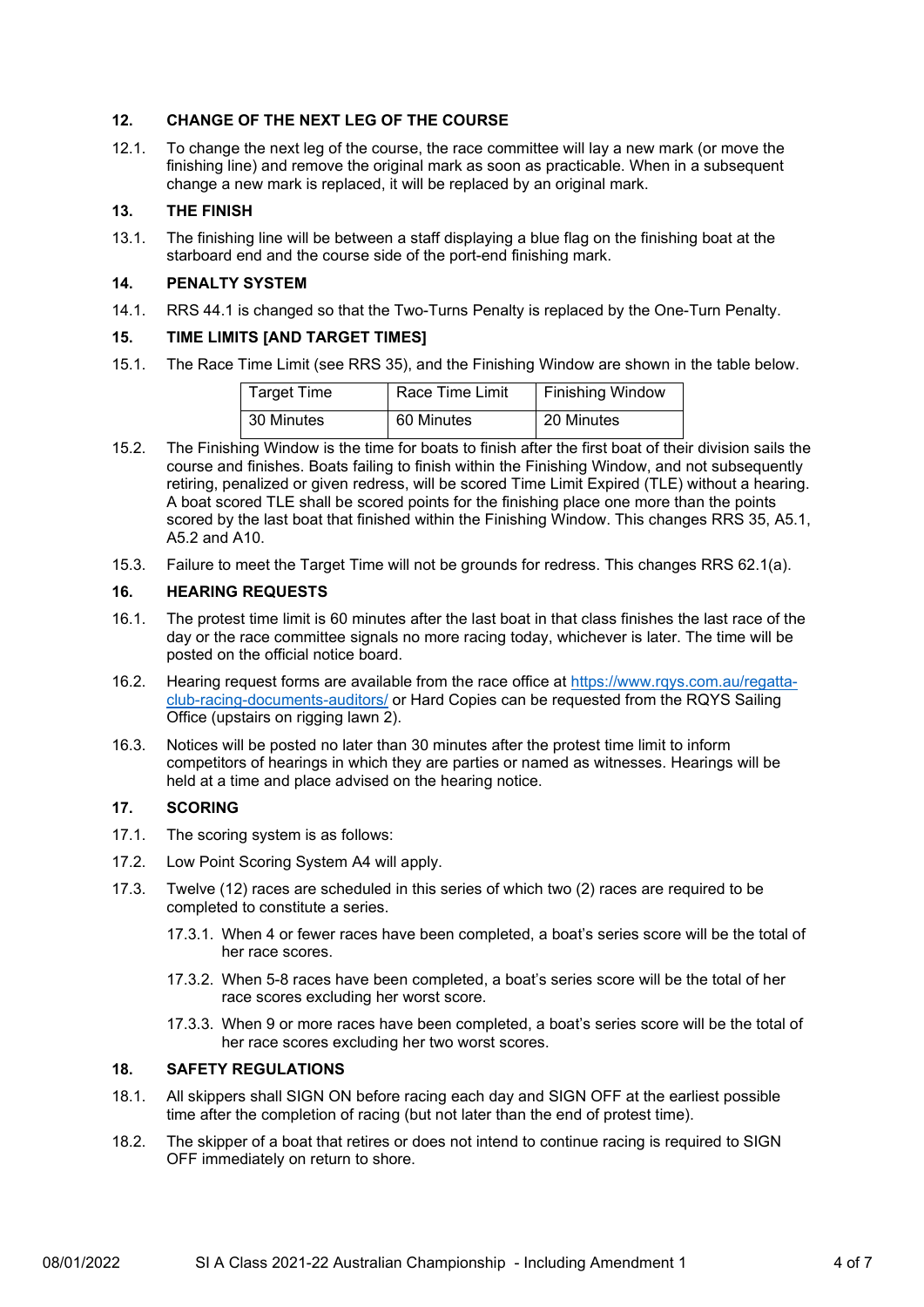- 18.3. A boat that retires from a race shall notify the race committee as soon as possible.
- 18.4. Competitors shall comply with the following harbour bylaws:
	- 18.4.1. All sailing vessels shall give way to powered vessels at all times whilst inside the Manly Boat Harbour.
	- 18.4.2. Once outside the Manly Boat Harbour, competitors are to as soon as possible stay outside of the main channel, keeping clear of powered vessels.

#### **19. REPLACEMENT OF CREW OR EQUIPMENT**

19.1. [DP] Substitution of damaged or lost equipment is not allowed unless authorized in writing by the Technical Committee. Requests for substitution shall be made to the committee at the first reasonable opportunity, which may be after the race.

#### **20. EQUIPMENT AND MEASUREMENT CHECKS**

- 20.1. A boat or equipment may be inspected at any time for compliance with the class rules, notice of race and sailing instructions.
- 20.2. [DP] When instructed by a race official on the water, a boat shall proceed to a designated area for inspection.

#### **21. OFFICIAL VESSELS**

21.1. Official vessels will be identified by displaying a white flag with black letters 'RC' or 'MEDIA'.

#### **22. [DP] SUPPORT TEAMS**

22.1. Team leaders, coaches and other support persons shall stay outside areas where boats are racing from the time of the preparatory signal for the first start until all boats have finished or retired or the race committee signals a postponement, general recall or abandonment.

#### **23. BERTHING**

23.1. [DP] No tie down restraints may penetrate the ground deeper than 300mm due to lawn irrigation systems.

#### **24. TRASH DISPOSAL**

24.1. Trash may be placed aboard official or support person vessels.

#### **25. PRIZES**

- 25.1. Prizes will be given as follows:
- 25.2. OPEN FLEET: 1st, 2nd and 3rd including a Perpetual Trophy for the Australian Champion.
- 25.3. CLASSIC DISCIPLINE FLEET: 1st, 2nd and 3rd including a Perpetual Trophy for best placed Classic Discipline Australian Champion.
- 25.4. Other prizes may be awarded at the discretion of the AIADCA. This may include trophies or prizes to the highest placed sailors in age divisions - Junior (under 25), Open (25- 44), Masters (45-54), Grand Master (55-64), and Great Grand Masters (65+), and Women's division. Age shall be determined as at 8th January 2022.

#### **26. RISK STATEMENT**

26.1. RRS 3 states: 'The responsibility for a boat's decision to participate in a race or to continue to race is hers alone.' By participating in this event each competitor agrees and acknowledges that sailing is a potentially dangerous activity with inherent risks. These risks include strong winds and rough seas, sudden changes in weather, failure of equipment, boat handling errors, poor seamanship by other boats, loss of balance on an unstable platform and fatigue resulting in increased risk of injury. **Inherent in the sport of sailing is the risk of permanent, catastrophic injury or death by drowning, trauma, hypothermia or other causes.**

#### **27. INSURANCE**

27.1. Each participating boat shall be insured with valid third-party liability insurance with a minimum cover of \$10,000,000AUD per incident or the equivalent.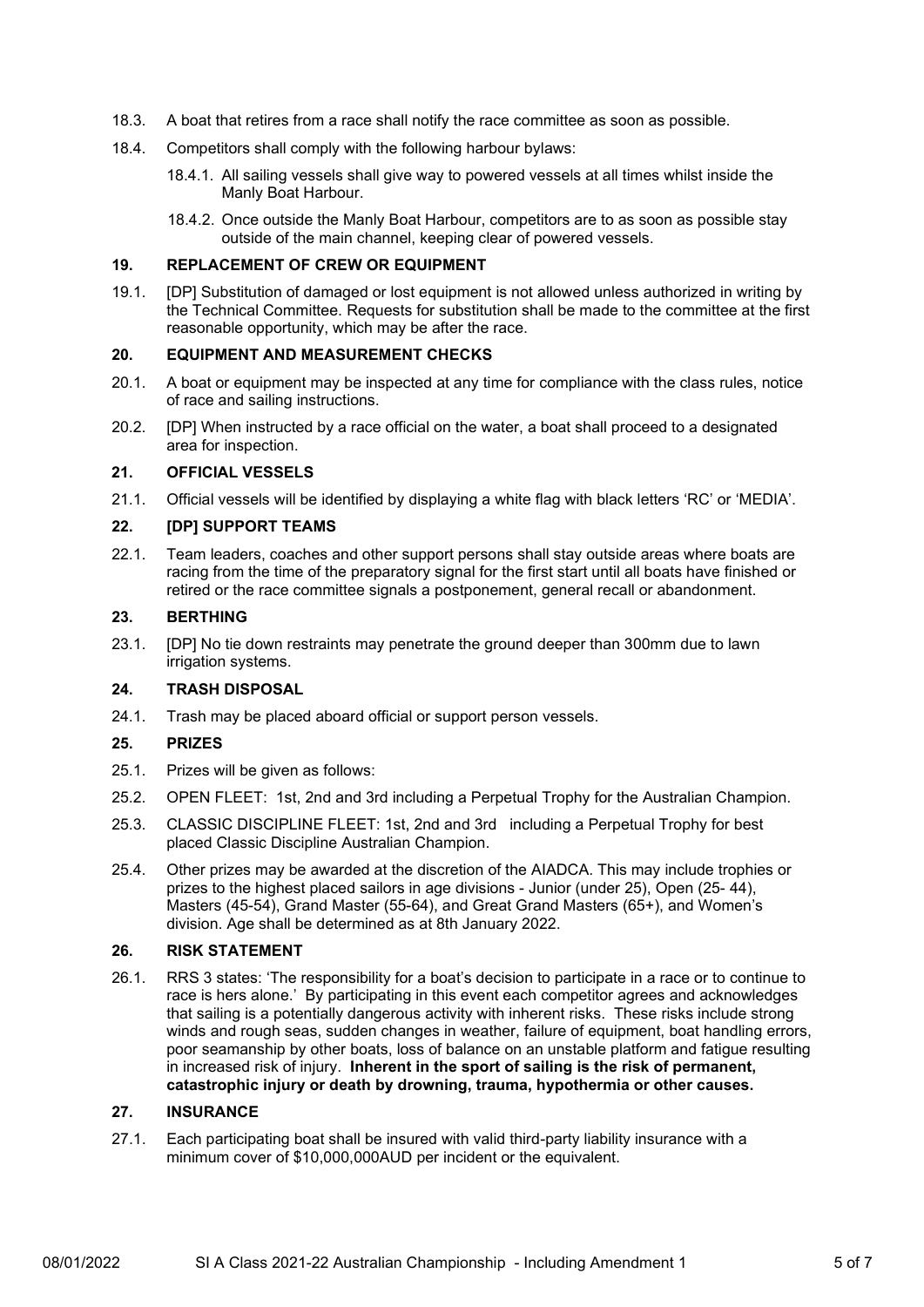#### **SI ATTACHMENT A**